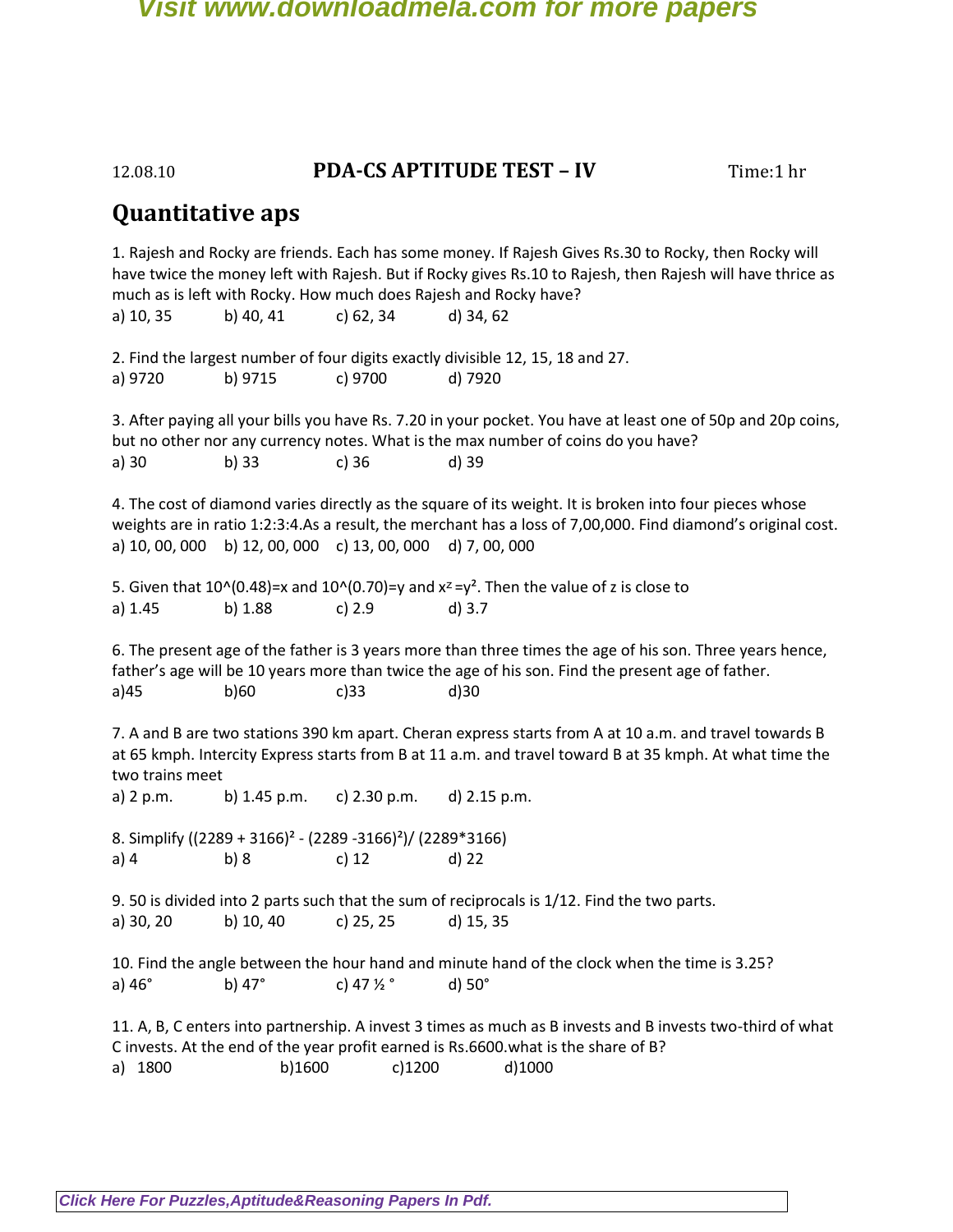12. In a 100m race, Ajith runs at 8 kmph. If Ajith gives Vijay a start of 4m and still beat him by 15 sec. what is the speed of Vijay.

a) 5.72 kmph b) 5.76 kmph c) 5.9 kmph d) 6 kmph

13. A man sold two flats for Rs.6, 75, 958 each. On one he gains 16% while on other he loss 16%.How much does he gain or loss in the whole transaction. a) 5 % gain b) 2% loss c) 7% gain d) 2.56% loss

14. The number of digits in (2pqr)^4 where it is a four digit number

a) 13 b) 14 c) 15 d) cant determined

15. Sourav and Sachin working separately can do a piece of work in 9 and 12 days respectively. If they work for a day alternatively, Sourav beginning, in how many days the work will be finished.

a) 10 b)  $10\frac{1}{2}$  c)  $10\frac{1}{4}$  d) 11

# **Puzzles:**

16. If you read this word forward it is very heavy. But if you read it backwards, it is not. What is the word?

17. At a fruit stall in Puzzle land, an Apple costs Rs.17, an Orange costs Rs.21, and a Pear costs Rs.14. What is the cost of a mango?

18. Can you find the next letter in the series? S , T , I , L , N , T , F , Y , ?

19. You are in a room in an ice-covered hill. Through the window, you see a bear near a tree. An apple falls down from the tree at 10 meter per second in 1 second. What is the color of the bear? 20. Sowmya bought a car with a peculiar 5 digit numbered license plate which on reversing could still be read. On reversing, its value increased by 78633. What's the original number if all digits are different?

21.  $X^3 + y^3 = x^2 + y^2$ . How many sets(x,y) satisfy this condition? Questions 22-25 are based on the following:

Eight varsity baseball players (G, H, J, K, L, M, N, and O) are to be honored at a special ceremony. Three of these players (H, M, and O) are also varsity football players While Two of them (K and N) are also basketball players on the varsity team. In arranging the seats it was decided that no athlete in two sports should be seated next to another two-sport athlete

22. Which of the following combinations is likely in order to have the arrangement of seat assignments as planned?

a) H G K J b) H K J L c) J K M N d) J L H K

23. Which of the following cannot sit next to M? a) G b) J c) G and J d) K

24. Before all athletes are seated there are two vacant seats on either side of N. Which two athletes may occupy these seats?

a) G and K b) G and L c) J and H d) L and O

25. To have the proper seating arrangement, K should sit between a) G and H b) J and M c) L and N d) J and L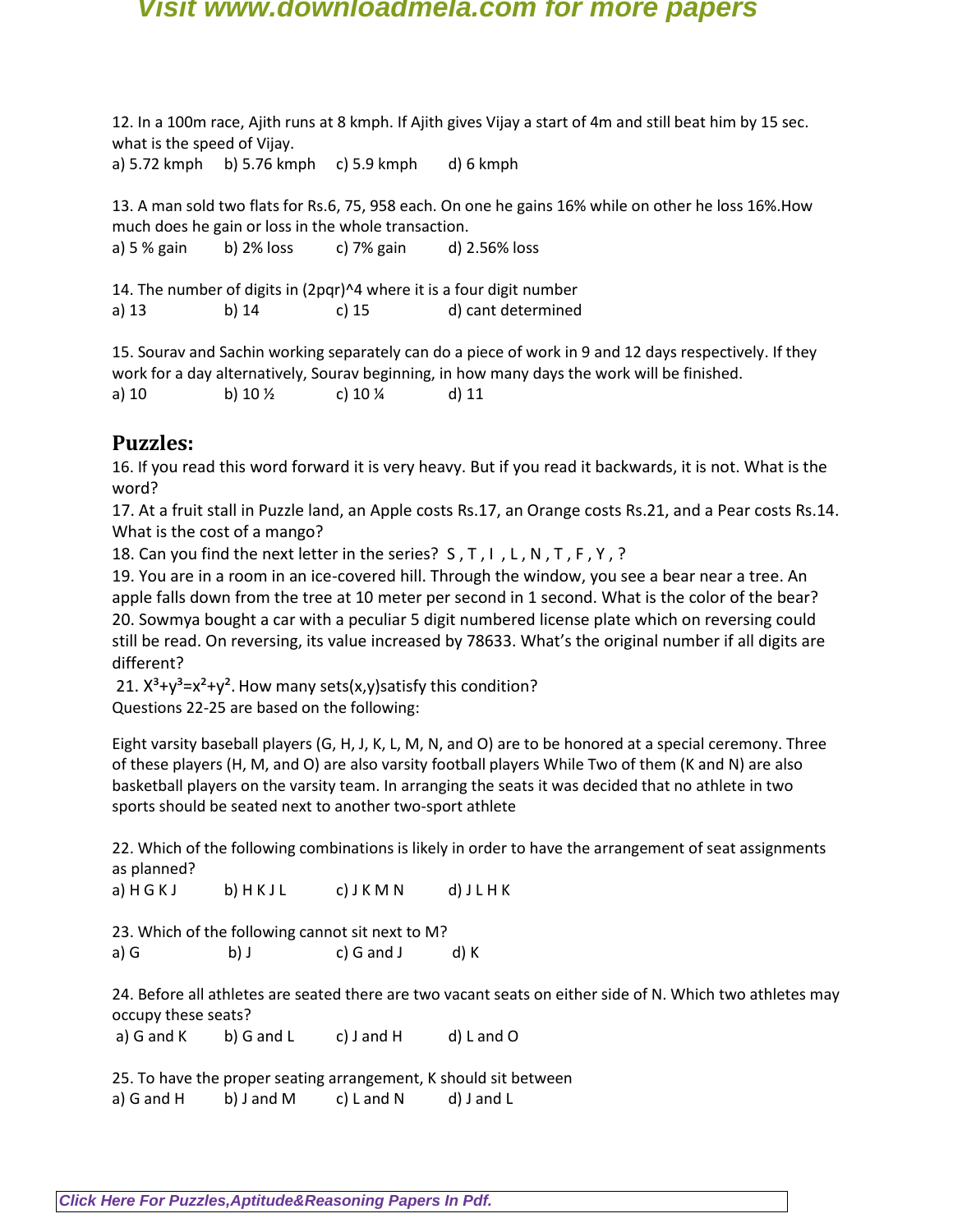hockey<br>63 football 54' cricket  $81$ others  $31$  $\frac{g \circ \mathsf{H}}{36}$ basket ball 50 tennis 26. What percent of total spending is spent on tennis? a) 12 ½ % b) 22 ½% c)25% d)45% 27. How much percent more is spent on hockey than that of golf? a) 27% b) 35% c) 37.5% d) 75% 28. How much percent less is spent on football than that of cricket? a) 22 2/9 % b) 27% c) 33 1/3 % d) 37  $\frac{1}{2}$  % 29. If the total amount spent on sports during the year was 2 CRORES, the amount spent on cricket and hockey was a) Rs.8, 00, 000 b) Rs. 80, 00, 000 c) Rs.1, 20, 00, 000 d) Rs. 1, 60, 00, 000 30. If the total amount spent on sports during the year be Rs. 1, 80, 00, 000, the amount spent on basketball exceeds that on tennis by: a) Rs. 2, 50, 000 b) Rs. 3, 60, 000 c) Rs. 3, 75, 000 d) Rs. 4, 10, 000 **VERBAL**: 31. Scribble: write:: stammer: a) walk b) dance c) play d) speak 32. Venerate: work ship:: extol: a) homage b) glorify c) recommend d) compliment 33. Genuine: Authentic:: mirage a) image b) Transpiration c) illusion d) reflection 34. Poodle: dog:: moose: a) deer b) duck c) fowl d) donkey 35. Matricide: mother::homicide: a) father b) children c) human d) apes **SYNONYMS:** 36. Unguent - a) ointment b) unison c) curb d) uncanny 37. Tirade - a) advice b ) independent c)scolding d) spent 38. Spate - a) flood b) overcoat c) wipe d) smirk **ANTONYMS:** 39. AFFABLE - a) antics b) zeal c) banged d) rude 40. IRKSOME - a) interesting b) irrelevant c) observation d) killed off

Data interpretation: Questions 26-30 are based on the following: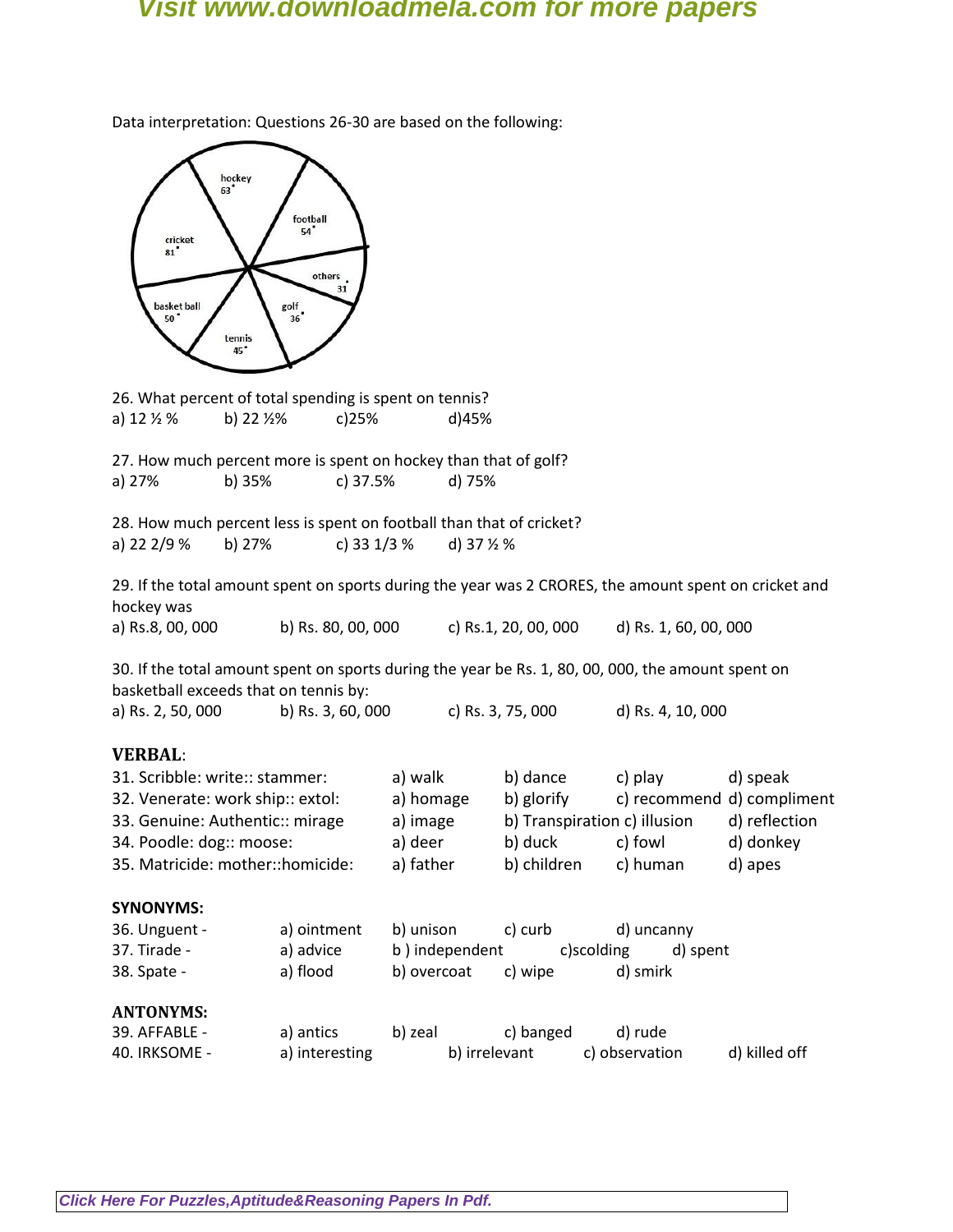#### **CS-APS:**

1. What is the output of the following program? #include<stdio.h> #include<ctype.h> main() { char a[]={"Hello World"}; int i,p=0,g=0;  $for(i=0; a[i] != '0'; i++)$  $\{$  if(isprint(a[i])) p++; if(isgraph(a[i])) g++; } printf("%d %d\n",p,g); } A. 10 10 B. 10 11 C. 11 11 D. 11 10 2. What would be the following program do? main() { unsigned int num; int i; scanf("%u",&num);  $for(i=0; i<16; i++)$ printf("%d",(num<<i&1<<15)?1:0); } A. It prints all even bits from *num*  B. It prints all odd bits from *num*. C. It prints binary equivalent of *num*. D. None of the above. 3. What does the following function do? ldexp(x,n) A. xn B. x\*10n C.  $nx$  D.  $x^*2n$ 4. In the following code: #include<stdio.h> main() { FILE \*fp; fp=fopen("trial","r"); *fp* points to A. The first character in the file. B. A structure which contains a char pointer which points to the first character in the file. C. The name of the file. D. None of the above. 5. What would be the output of the following program? main() { printf(5+"Fascimile"); } A. Error B.Fascimile C. mile D .None of the above 6. What error would the following function give on compilation? f(int a,int b) { int a; a=20; return a; } A. Missing parentheses in *return* statement. B. The function should be declared as *int f (int a, int b)*. C. Redeclaration of a. D. None of the above. 7. What does the following function do? sscanf(a,"%s",b); where *a* and *b* are *strings*. A. gets input for string 'a' and copies it to string  $'b'$ . B. reads content from string 'a' and copies the content to string 'b' C. gets input for both strings 'a' and 'b'. D. reads input from string 'b' and copies the content to string 'a'.

}